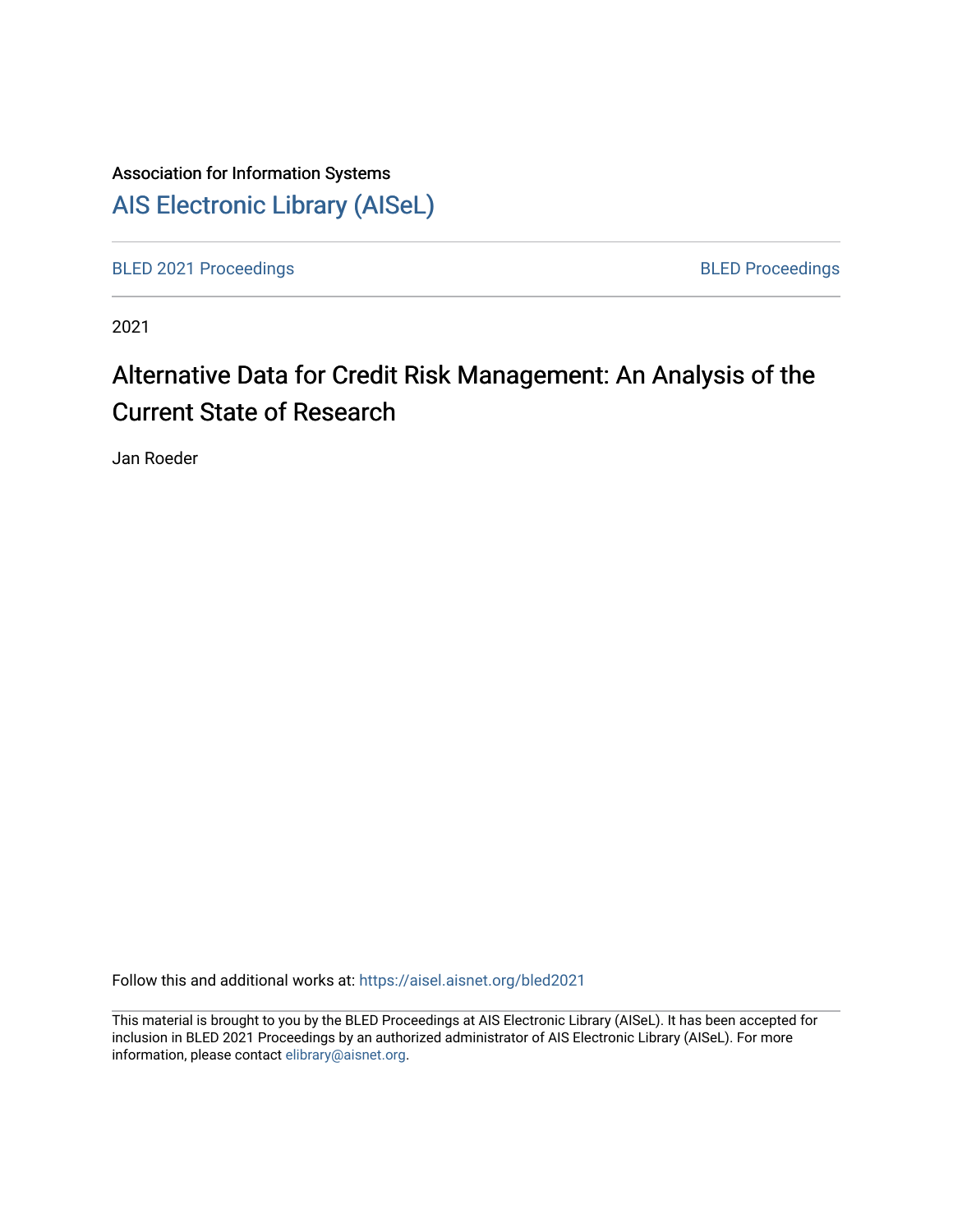# **ALTERNATIVE DATA FOR CREDIT RISK MANAGEMENT: AN ANALYSIS OF THE CURRENT STATE OF RESEARCH**

# JAN ROEDER

University of Goettingen, Faculty of Business and Economics, Goettingen, Germany; e-mail: jan.roeder@uni-goettingen.de

**Abstract** Determining credit risk is important for banks and nonbanks alike. For credit risk management, the heterogeneous data generated today can potentially complement the established data such as balance sheet ratios. It has not yet been clearly shown which alternative data sources, such as social media or satellite data, provide added value and how this value can be extracted effectively. This review provides an overview of the intersection between these areas and develops a research agenda. The analysis of the 29 identified papers shows that the use of financial news is analyzed most frequently. Social media has also been used to some extent. The use of other alternative data sets, such as geospatial data, has been analyzed infrequently. The empirical evidence suggests that alternative data can provide both explanatory and predictive benefits in credit risk management. Convergence in terms of analytical approaches and evaluation offers the potential to advance the field.

**Keywords:** credit risk, alternative data, literature review, unstructured data



DOI https://doi.org/10.18690/978-961-286-485-9.13 ISBN 978-961-286-485-9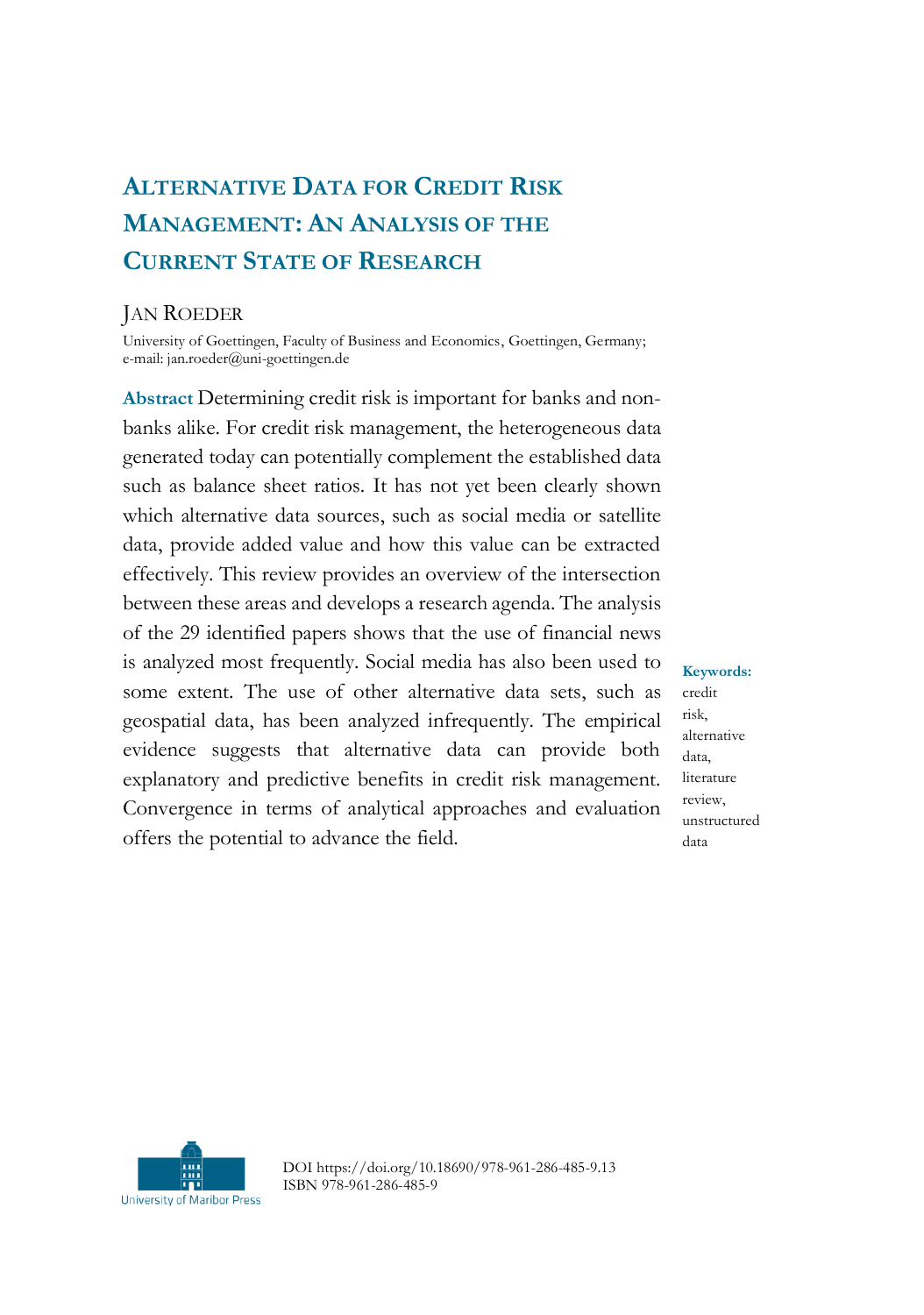# **1 Introduction**

Determining credit risk is an essential task for banks and non-banks. For example, non-banks need to monitor their accounts receivables exposure and banks judge the creditworthiness of borrowers (Koulafetis 2017). In addition to established credit risk indicators (i.e., balance sheet ratios or market-based indicators (Altman and Saunders 1997)), the interest in using supplementary alternative data sources (ranging from sensor to social media data) has increased. The promising aspect is a potentially low rivalry of such data for risk management, i.e., the usefulness does not necessarily diminish with increasing dissemination of the data (Monk et al. 2019). Additionally, Mengelkamp et al. (2015) call for a further investigation of how usergenerated content, which can be understood as a type of alternative data, can be integrated into corporate credit risk analysis. Although several literature reviews are situated at the intersection of alternative data (specifically text data) and finance research in general (Loughran and McDonald 2016; Nassirtoussi et al. 2014; Xing et al. 2017), there is none for the intersection of *credit risk* and *alternative data* specifically. Therefore, this paper's underlying research questions (RQ) are: 1) *What is the current state of research on using alternative data for supporting credit risk management?* And building on that: 2) *What are research gaps that future research should address?* After outlining the theoretical foundations, I define relevant parameters for the literature review. Afterwards, the results are presented and analyzed. Based on the gained insights, a research agenda is formulated, which can help to guide future research.

# **2 Theoretical Background**

# **2.1 Alternative and Heterogeneous Data**

Alternative data describes potentially decision-relevant but underutilized data sources, which are only available in unstructured form and cannot be used in established forecasting or risk models without prior processing (Monk et al. 2019). The potential originates from the idea that these data sources can contain important signals, for example, to identify changed customer behavior or risk situations. Especially because social media posts or anonymized credit card transactions occur with a higher frequency compared to more traditional information sources like earnings conference calls, these data sources could help to improve our risk understanding (Monk et al. 2019). The spectrum of alternative data ranges from app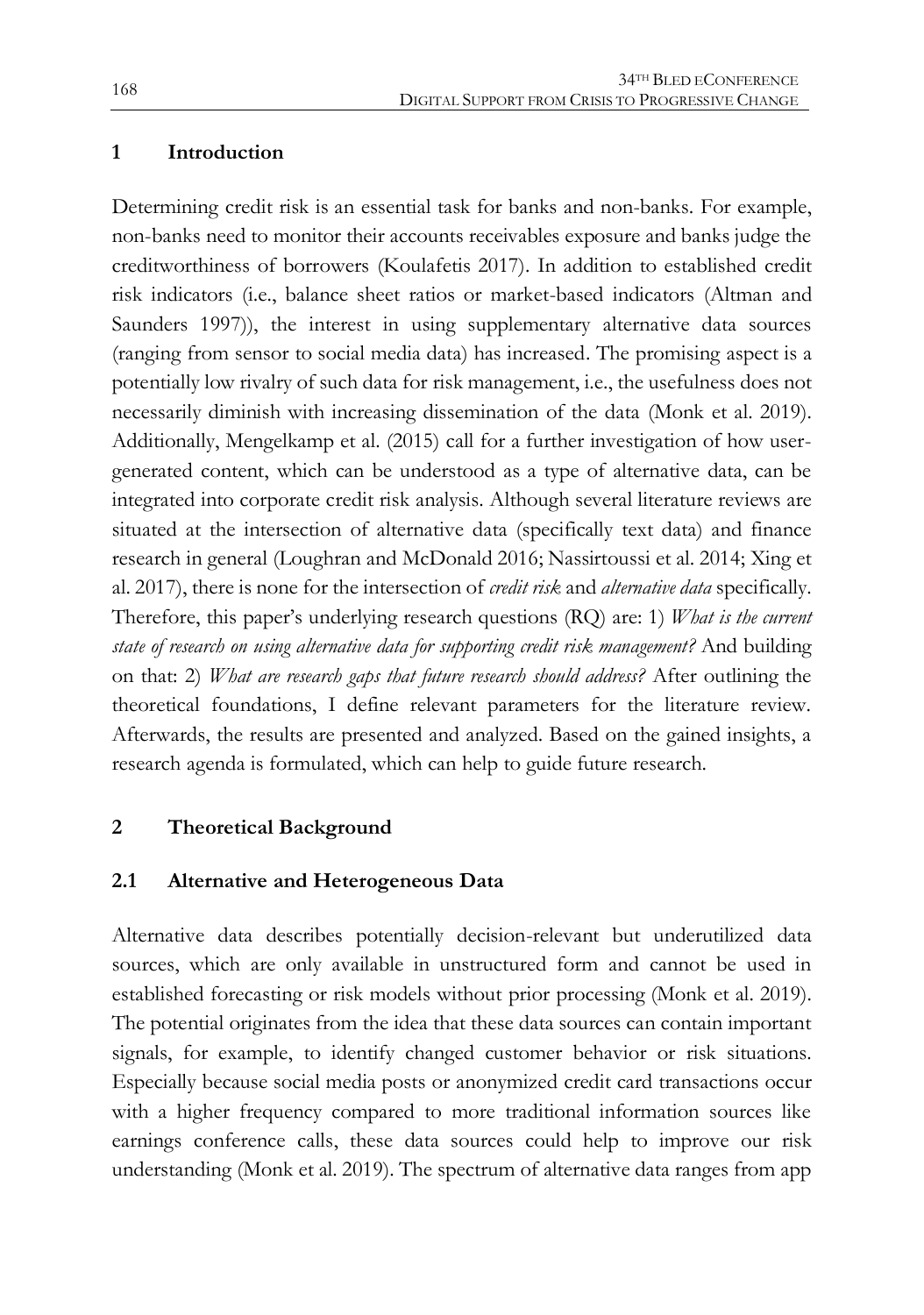usage data, anonymized credit card transactions, point of sales data, or job advertisements to data on the utilization of cruise ships (alternativedata.org 2020). Roughly classified, such data can originate from individual processes, business processes, or even sensors (Monk et al. 2019). However, the universe of alternative data is so broad that no exhaustive enumeration can be provided. It should also be noted that alternative data is ultimately a collective term. There may be differences in the volume, granularity, relationality, or accuracy of the data (Monk et al. 2019; Roeder et al. 2020). This also means that different techniques for processing, storage, and analysis may be necessary.

# **2.2 Credit Risk Management**

Credit risk describes the threat that a borrower does not repay a granted loan or fails to meet contractual obligations (Caouette et al. 2008). Types of financial risk besides credit risk include strategic risk, market risk, or compliance risk (Lam 2014). The credit risk management (CrRM) process includes the identification of risk, credit risk assessment (CRA), treatment of risk, and implementation of actions (Van Gestel and Baesens 2008). In CRA, a distinction can be made between accounting-based models (e.g., Z-score by Altman (1968)) and market-based models (Das et al. 2009). Empirical findings indicate that both approaches can be combined to increase the explanatory power (Das et al. 2009). Since the second Basel accord permits banks to use internal-rating-based approaches, they use more advanced methods (McNeil et al. 2015). Machine learning models have become increasingly relevant for credit risk prediction in recent years, of which Chen et al. (2016) provides an overview. A fundamental distinction is made based on the analyzed entity. Publicly traded companies follow strict requirements regarding corporate disclosure. Hence, accounting ratios, market-based metrics (e.g., credit default swaps (CDS), bond spreads), and credit ratings can be utilized. For private companies, the available data universe is more limited. It includes credit ratings, past transactions, industry specifics or the quality of management (Schumann 2002). However, this paper does not analyze private individuals. In a broader sense, credit risk could include all literature on stock price forecasting, etc. For this *broad* perspective, please refer to existing research (Loughran and McDonald 2016; Nassirtoussi et al. 2014; Xing et al. 2017). In contrast, this literature review focuses on research dealing with the *credit risk* of public and private companies using the automated analysis of *alternative data*. [Table](#page-4-0) summarizes the scope of this paper.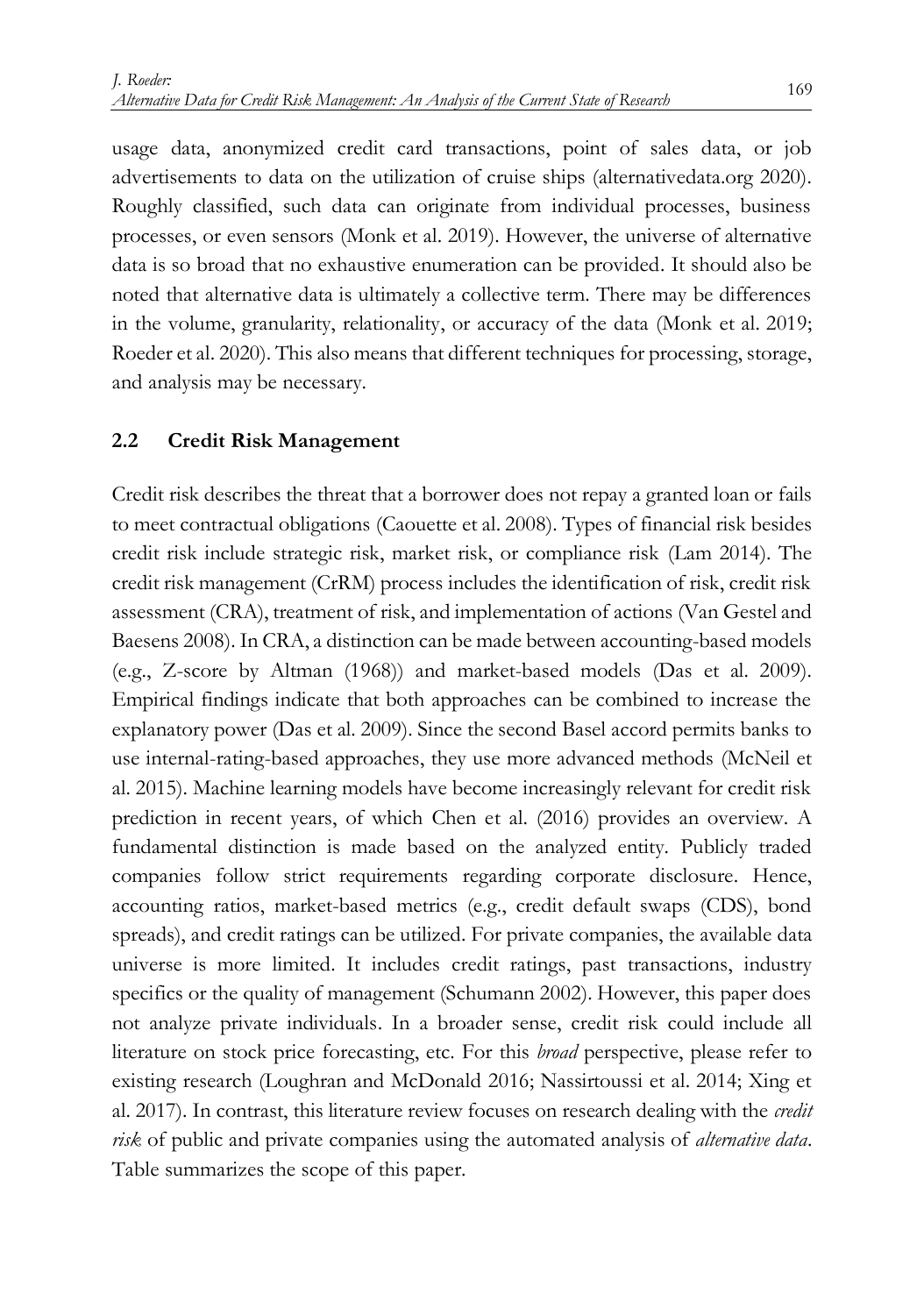| Broadness of (credit) | Risk management |  | Credit risk   |            | Credit risk |            |
|-----------------------|-----------------|--|---------------|------------|-------------|------------|
| risk understanding    |                 |  | management    |            |             | assessment |
| Entity assessed       | Public comp.    |  | Private comp. | Individual |             | Sovereign  |

# <span id="page-4-0"></span>**Table 1: Scope of the literature review (bold is examined in more detail in this paper)**

# **3 Research Method**

This study builds on the work on literature reviews by Webster and Watson (2002) and vom Brocke et al. (2009) to synthesize existing research on alternative data for CRA. First, I define criteria for the relevance of papers. [Table](#page-4-1) shows the inclusion criteria. For research to be relevant, it must examine the intersection between CrRM and alternative data. The focus lies on underexplored data sources such as news, social media, or even sensor data.

# **Table 2: Relevance criteria applied in the literature search**

<span id="page-4-1"></span>

| Required inclusion | Deals with CrRM (e.g., identifies, assesses, or monitors credit risk) |
|--------------------|-----------------------------------------------------------------------|
| condition          | of companies (public and private).                                    |
| Label              | Uses alternative data (e.g., satellite images, ) that occurs          |
| "Relevant"         | irregularly/with high frequency, uses innovative approaches.          |
| Label              | Uses established data sources (e.g., form 10-K data) but utilizes     |
| "Borderline"       | interesting approaches transferable to alternative data.              |

A comprehensive database search is conducted to identify relevant prior work. Conference and journal papers are included since the research area under investigation is still quite young. The search process is shown in [Figure.](#page-5-0)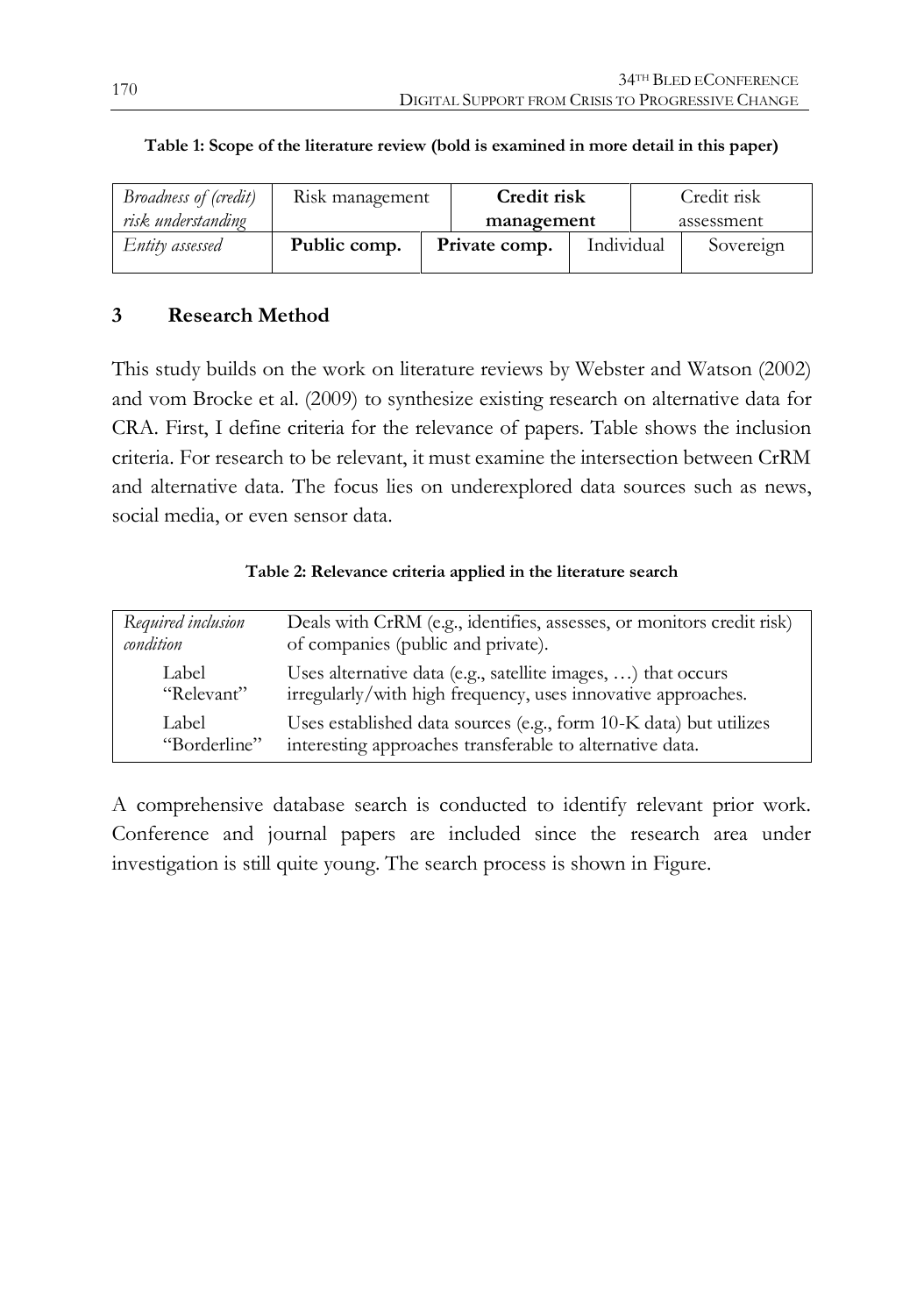

**Figure 1: Literature search process**

# <span id="page-5-0"></span>**4 Results**

## **4.1 Result Analysis**

The papers in **Error! Reference source not found.** show the following **discipline** distribution (not shown in table): Finance (11), information systems (12), and computer science (6). The moderate number of papers can be attributed to the novelty of this research area. The availability of data sources is tightly coupled with the **entity** whose credit risk is **assessed**. As a side note, papers tend to exclude banks because their financial metrics are distributed differently and therefore may not be comparable (e.g., Lu et al. (2015)). The number of papers analyzing public companies is distributed relatively evenly between non-banks (27) and banks (19). Not publicly traded companies were analyzed less frequently (6). The reason could be that more data is available for exchange-listed companies due to the disclosure obligations. Regarding the **granularity** of the analysis, eight studies are carried out at the annual level and five at the quarterly level. In these studies, accounting ratios can be integrated into the analysis straightforwardly. The situation is different for the analyses at a monthly (1), weekly (2), and daily level (4), where traditional regression analyses can be problematic due to autocorrelation issues when using quarterly numbers. Regarding alternative **data sources**, it is apparent that financial news (11) has been analyzed the most, followed by annual reports including 10-K filings (8) and posts on social media (6). Other data sources are transactions on B2B platforms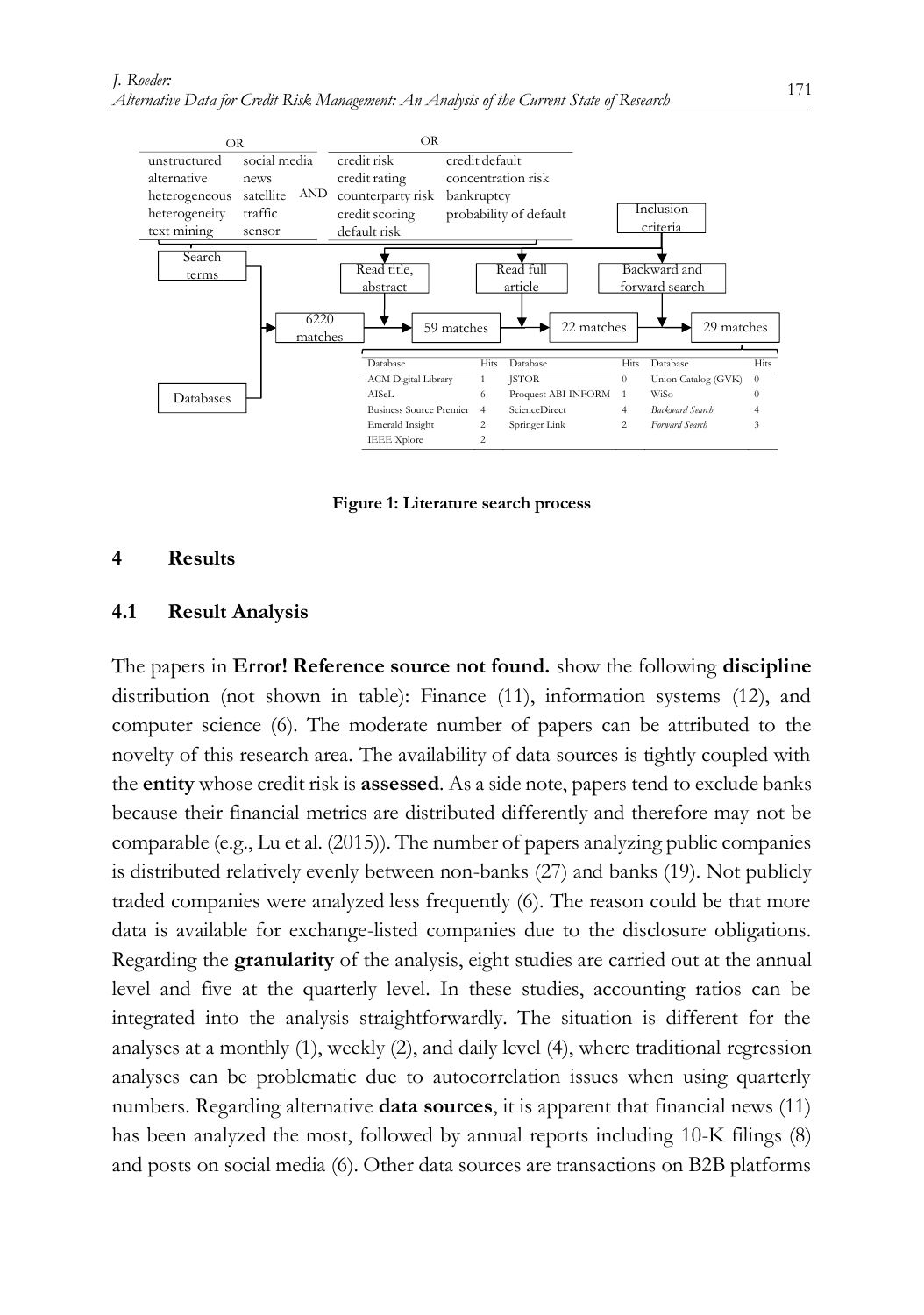(1), search engine sentiment (1), or data on staffing decisions (1). No research on using textual financial analyst reports for CrRM could be identified. For the **dependent variables**, a categorical variable is used eight times and the credit rating by rating agencies seven times. The CDS spread is also used seven times as a dependent variable. In addition, the bond spread (2), the LIBOR-OIS spread (1), and equity volatility (1) need to be mentioned. One difference between the two main categorical measures and the CDS spread is that the CDS spread is a continuously updated market-based measure.

**Error! Reference source not found.** also shows the **statistical models**, which link the endogenous variable to the signals extracted from alternative data sources. Finance-centric literature often uses logistic, linear, and panel regression to ensure sufficient interpretability. Here, the clustering of the data regarding the company and time period tends to be modeled explicitly, as is done using panel regression models in seven cases (e.g., Bao and Datta (2014); Liebmann et al. (2016); Tsai et al. (2016)). Contributions focused on machine learning often use more complex models (e.g., random forest or neural network) and optimize them extensively to optimize the predictive accuracy. Papers also develop custom architectures. For example, Zhao et al. (2019) propose a network architecture to incorporate financial variables and unstructured data. The **data split** (not in **Error! Reference source not found.** due to space limitations) indicates the extent to which a model's forecasting capability has been verified. Fundamentally, both traditional statistical approaches (hypothesis testing and regression), often assessed in-sample, as well as insights stemming from machine learning, which often uses cross-validation, make important contributions. The identified data splits range from classical regression without a split (15) (Bao and Datta 2012; Hu et al. 2018) over the two-way split (10), i.e., train-test split, (Altman et al. 2010) to cross-validation (2), e.g., (Choi et al. 2020) and not available (2). Due to the relatively large number of publications without a data split, statements regarding the out-of-sample performance need to be interpreted cautiously.

Regarding the central **findings** of the identified papers, the importance of the sentiment extracted from financial news for CRA could be shown quite consistently in varying research setups (Janner and Schmidt 2015; Liebmann et al. 2016; Lu et al. 2012; Norden 2017). The same applies to the volume of news (Tsai et al. 2016). The results are more ambiguous for automated topic extraction since the topic models and assigned topic labels vary from study to study. (Bao and Datta 2014; Hajek et al.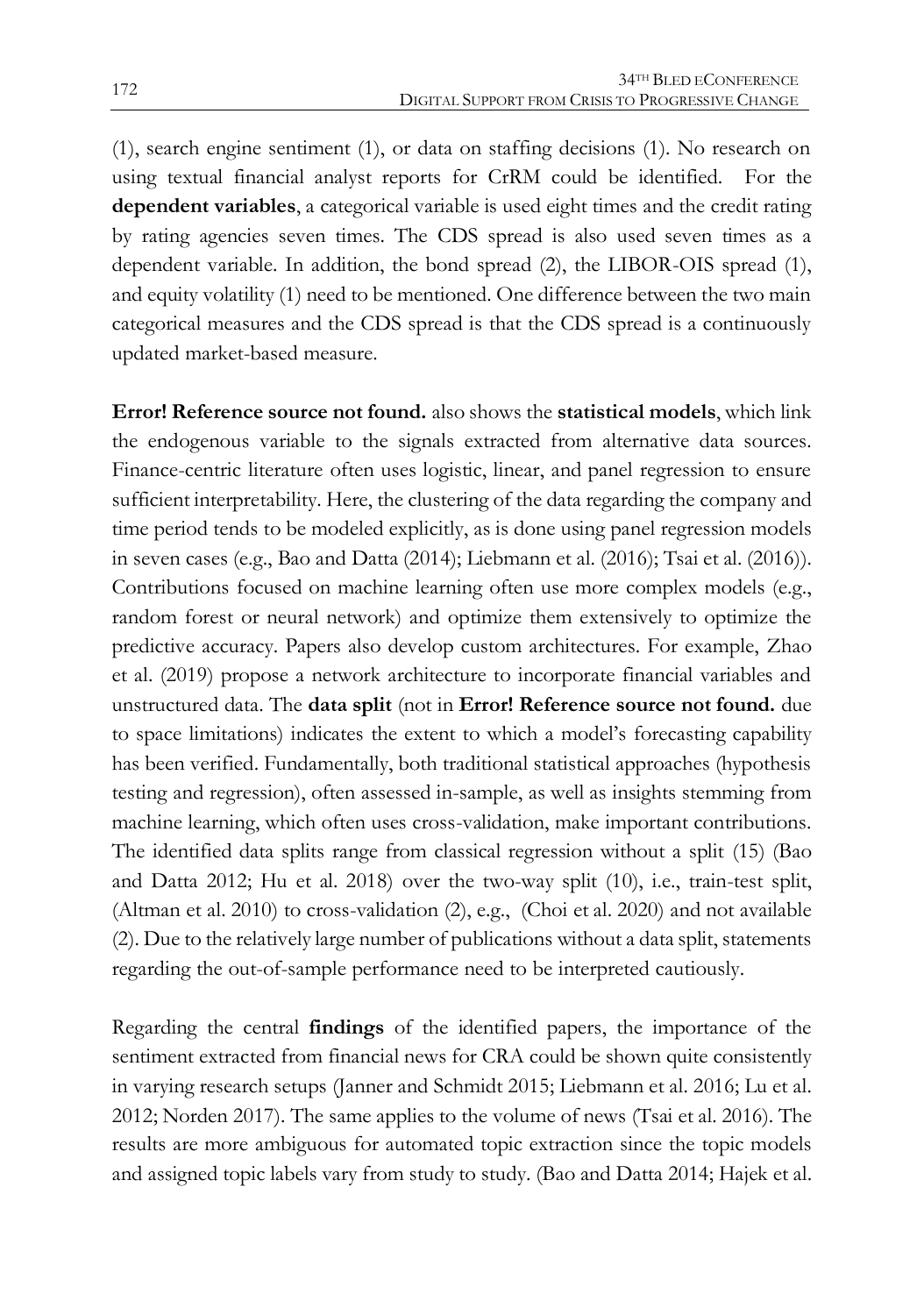2017). For example, the topics "restructuring" and "investment policy" are found to be important in one study (Hajek et al. 2017) and "macroeconomic risk" and "funding risk" in another (Bao and Datta 2014). Fernandes and Artes (2016) and González-Fernández and González-Velasco (2019) represent more unusual approaches. The former uses spatial data to improve the CRA; the latter shows that search engine activity correlates with a credit risk measure. All in all, most papers identify an added value of the variables obtained from alternative data, providing explanatory value or improving the predictive power. Concerning design knowledge, few papers are fully situated in the design science research (DSR) paradigm. Design requirements or principles remain rather implicit. Hristova et al. (2017) propose the *RatingBot* and a process to extract a credit rating from text but the requirements arising from the problem domain could be formulated more explicitly. Zhao et al. (2019) propose a default prediction framework. However, the abstraction towards design principles or even theories is absent. Hence, a lot of untapped potential for research in the DSR paradigm is apparent.

| Research                | <b>Entities</b> | Alt. data | <b>Risk measure</b> | <b>Statistical</b> | Main results                  |
|-------------------------|-----------------|-----------|---------------------|--------------------|-------------------------------|
| paper                   | Granul.         | source    | (dep. variable)     | Model              |                               |
| (Aktug et al.           | PU              | Human     | Bond spread         | Event study,       | Credit analyst hiring has an  |
| 2015                    | E               | resource  |                     | hypothesis         | impact on bond but not        |
|                         |                 |           |                     | test               | stock return                  |
| (Altman et              | PR NB           | Other     | Default category    | Log. reg.          | Alternative data on legal     |
| al. 2010)               | Q               |           |                     |                    | actions by creditors helps to |
|                         |                 |           |                     |                    | increase predictive power     |
|                         |                 |           |                     |                    |                               |
| (Bao and                | PU              | Annual    | Unsupervised        | Not applicable     | Proposed Sent-LDA             |
| Datta                   | Y               | reports   |                     |                    | improves identification of    |
| $2012$ <sup>*</sup>     |                 |           |                     |                    | risk types                    |
| (Bao and                | PU              | Annual    | Equity volatility   | Panel reg.         | With Sent-LDA, 2/3 risk       |
| Datta                   | Y               | reports   |                     |                    | types not relevant, three     |
| $2014$ <sup>*</sup>     |                 |           |                     |                    | show risk increase and five   |
|                         |                 |           |                     |                    | decrease                      |
| (Cecchini et            | PU              | Annual    | Default category    | <b>SVM</b>         | Fin. variables with           |
| al. $2010$ <sup>*</sup> | Y               | reports   |                     |                    | complementary qualitative     |
|                         |                 |           |                     |                    | data achieves the best result |
| (Choi et al.            | PU NB           | Annual    | Credit rating       | SVM, NN, RF        | Combination of fin.           |
| $2020)*$                | Y               | reports   |                     |                    | variables and qualitative     |
|                         |                 |           |                     |                    | data achieves the best        |
|                         |                 |           |                     |                    | prediction                    |

**Table 3: Publications identified in the literature review (If not specified "Entities" includes banks and non-banks; \* signals borderline relevance)**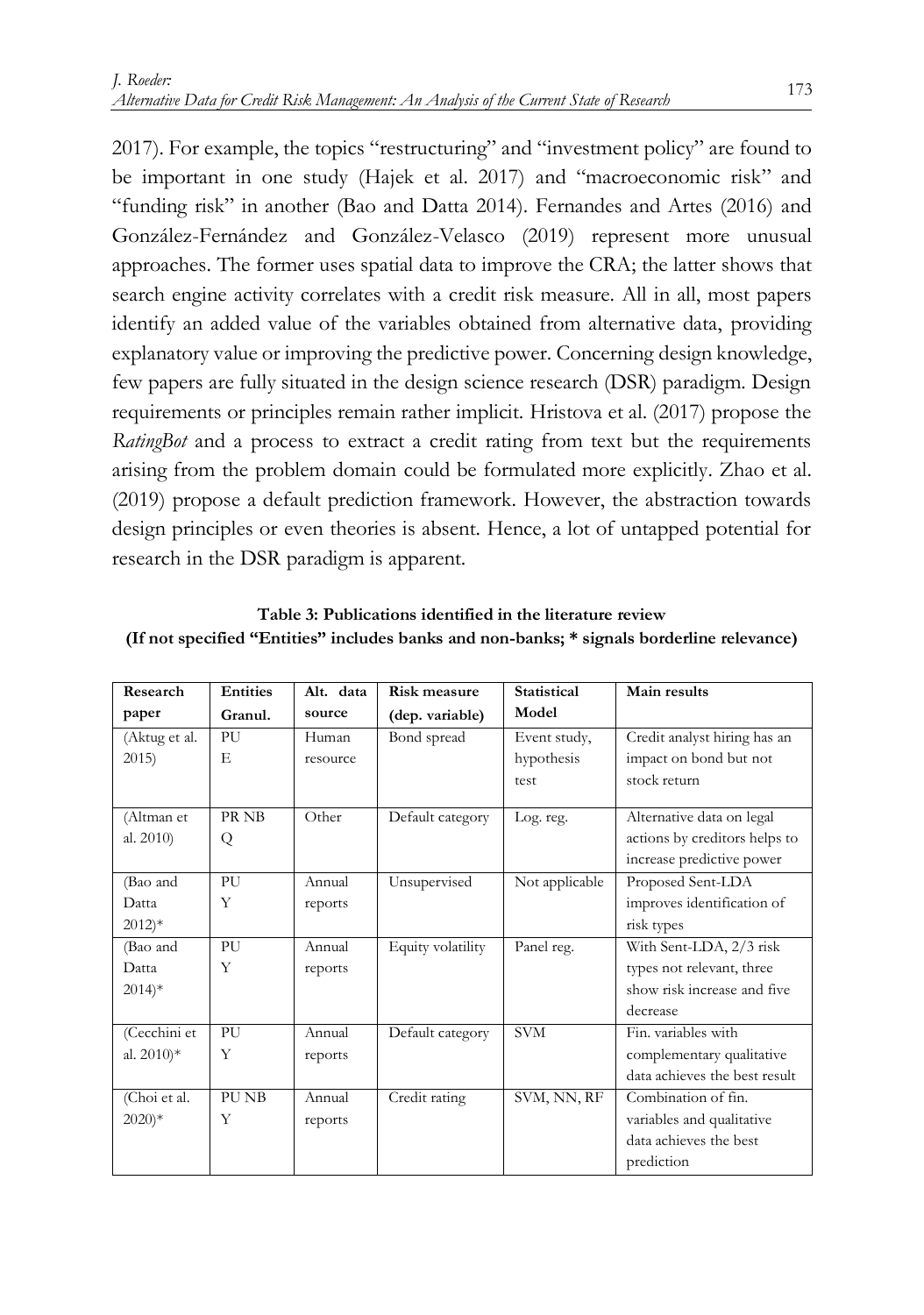| (Fernandes          | PR NB | Spatial   | Default category | Log. reg.       | The inclusion of a spatial    |
|---------------------|-------|-----------|------------------|-----------------|-------------------------------|
| and Artes           | NA    | data      |                  |                 | risk factor improved          |
| 2016)               |       |           |                  |                 | bankruptcy identification     |
| (González-          | PU BA | Search    | CDS spread       | Linear reg.     | Inclusion of search engine-   |
| Fernández           | W     | engine    |                  |                 | based sentiment index         |
| and                 |       |           |                  |                 | improved credit risk          |
| González-           |       |           |                  |                 | prediction                    |
| Velasco             |       |           |                  |                 |                               |
| 2019                |       |           |                  |                 |                               |
| (Gül et al.         | PU    | Social    | Credit rating    | Multiple        | Social media was found to     |
| 2018)               | NA    | media     |                  | criteria        | be useful in CRA for half of  |
|                     |       |           |                  | decision        | the companies                 |
|                     |       |           |                  | making          |                               |
| (Hajek et al.       | PU    | Annual    | Credit rating    | Log. reg.,      | Risky firms mention           |
| $2017$ <sup>*</sup> | Y     | reports   |                  | decision tree,  | restructuring less and        |
|                     |       |           |                  | NBN, RF,        | domestic market difficulties  |
|                     |       |           |                  |                 | more frequently               |
| (Hristova et        | PU    | Annual    | Credit rating    | Log reg., naïve | Classification model and      |
| al. 2017)*          | Y     | reports   |                  | bayes, SVM,     | text representation are       |
|                     |       |           |                  | $\cdots$        | important determinants of     |
|                     |       |           |                  |                 | accuracy                      |
| (Hu et al.          | PU    | Annual    | CDS spread       | Panel reg.      | Evidence for an inverse       |
| $2018$ <sup>*</sup> | Y     | reports   |                  |                 | relationship between          |
|                     |       |           |                  |                 | readability and CDS spreads   |
| (Janner and         | PU    | Financial | Bond spread      | Event study     | Explanatory power of corp.    |
| Schmidt             | E     | news      |                  | hypothesis      | news for bonds is             |
| 2015)               |       |           |                  | test            | comparable to power for       |
|                     |       |           |                  |                 | stock market                  |
| (Liebmann           | PU    | Financial | CDS spread       | Panel reg.      | Based on sentiment, CDS       |
| et al. 2016)        | D     | news      |                  |                 | traders and equity traders    |
|                     |       |           |                  |                 | interpret the same news       |
|                     |       |           |                  |                 | differently                   |
| (Lu et al.          | PU NB | Financial | Credit rating    | Mod. probit,    | News coverage is              |
| 2012                | Q     | news      |                  | <b>SVM</b>      | significantly associated with |
|                     |       |           |                  |                 | credit downgrades             |
| (Lu et al.          | PU NB | Financial | Default category | Log. reg.       | Distress indicator derived    |
| 2015                | Q     | news      |                  |                 | from financial news           |
|                     |       |           |                  |                 | possesses significant         |
|                     |       |           |                  |                 | explanatory power             |
| (Mengelkam          | PU,PR | Social    | Default category | Hypothesis      | More social media posts and   |
| p et al.            | NB    | media     |                  | test,           | worse sentiment for           |
| 2015)               | М     |           |                  | k-nearest-      | financially instable          |
|                     |       |           |                  | neighbor        | companies; classification     |
|                     |       |           |                  |                 | accuracy above 50%.           |
| (Mengelkam          | PU,PR | Social    | Default category | Frequency       | Sentiment dictionary          |
| p et al.            | NB    | media     |                  | counts          | achieves 67.9% accuracy       |
| 2016                | NA    |           |                  |                 | compared to 49.97% by         |
|                     |       |           |                  |                 | domain-independent            |
|                     |       |           |                  |                 | dictionary                    |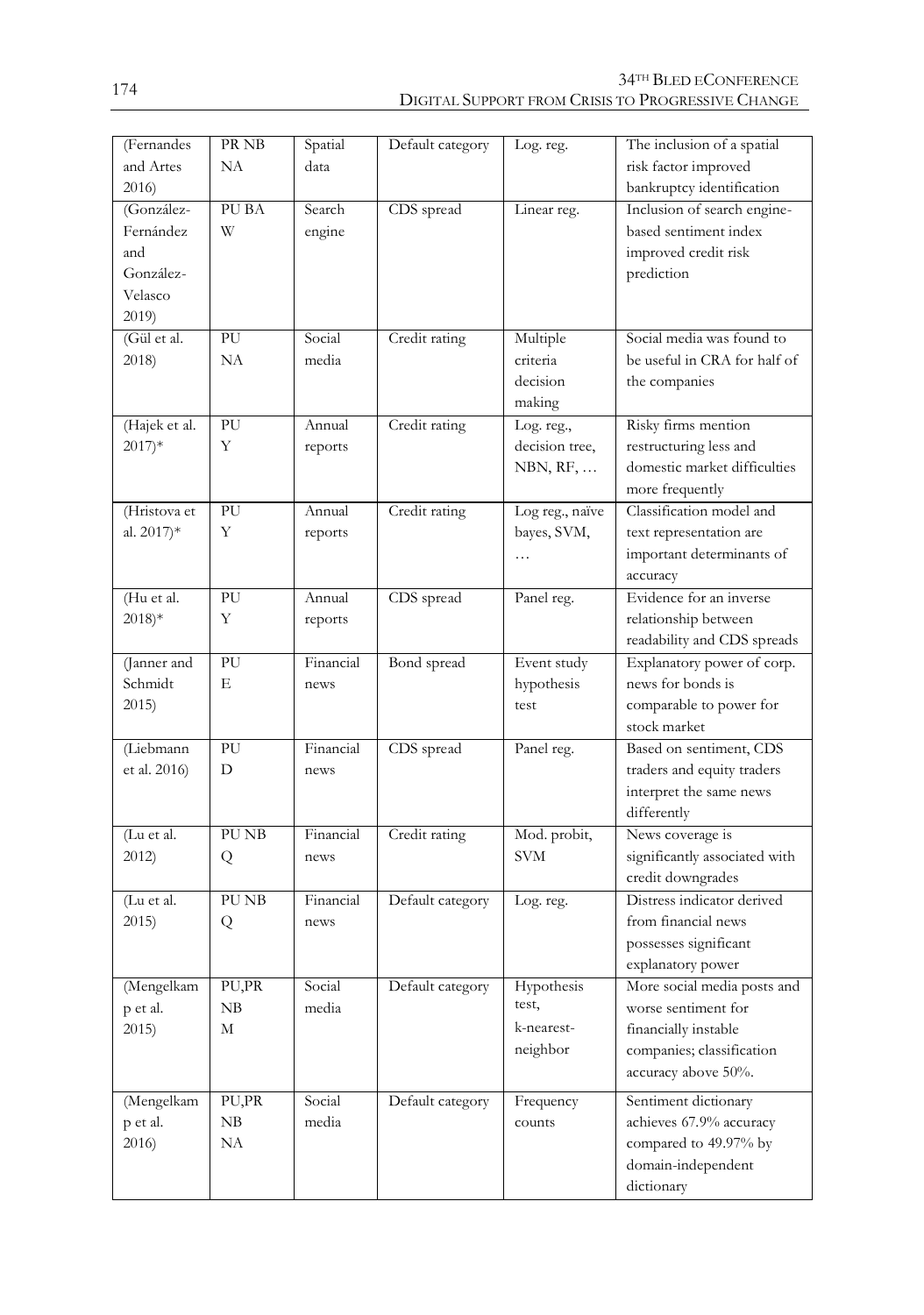| (Mengelkam          | PU,PR | Social    | Default category | Log. reg., dec. | SVM and bag-of-words         |
|---------------------|-------|-----------|------------------|-----------------|------------------------------|
| p et al.            | NB    | media     | (prows)          | tree, $SVM$ ,   | show the best performance    |
| $2017$ <sup>*</sup> | NA    |           |                  |                 | for Tweet classification     |
| (Norden             | PU    | Financial | CDS spread       | Panel reg.      | Financial news show          |
| 2017)               | D     | news      |                  |                 | significant influence on the |
|                     |       |           |                  |                 | way CDS spreads change       |
| (Onay and           | PU    | Social    | Not applicable   | Not applicable  | Review shows rising          |
| Öztürk              | NA    | media     |                  |                 | relevance of non-traditional |
| 2018)               |       |           |                  |                 | data sources for credit      |
|                     |       |           |                  |                 | scoring                      |
| (Safi and           | PR NB | Commerc   | Solvency proxy   | Log. reg.       | Measures from commerce       |
| Lin 2014)           | NA    | e         |                  |                 | platform (membership         |
|                     |       | platform  |                  |                 | period, page views) help to  |
|                     |       |           |                  |                 | explain creditworthiness     |
| (Smales)            | PU BA | Financial | CDS spread,      | Panel reg.      | Significant negative         |
| 2016)               | D     | news      | LIBOR spread     |                 | relationship between news    |
|                     |       |           |                  |                 | sentiment and CDS spread     |
|                     |       |           |                  |                 | changes                      |
| (Tsai et al.        | PU    | Financial | Credit rating    | Ordered         | Sentiment analysis of        |
| 2010)               | Υ     | news      |                  | logit/probit    | corporate news shows         |
|                     |       |           |                  | model           | explanatory contribution for |
|                     |       |           |                  |                 | credit rating                |
| (Tsai et al.        | PU NB | Financial | CDS spread       | Panel reg.      | High news volume and         |
| 2016)               | Q     | news,     |                  |                 | negative sentiment are       |
|                     |       | Ann.      |                  |                 | associated with an increase  |
|                     |       | reports   |                  |                 | in credit risk               |
| (Yan et al.         | PU    | Financial | Entity           | Uni- and        | Modeling of relation         |
| 2019)               | NA    | news      | association      | bidirect. GRU   | between firms using neural   |
|                     |       |           |                  |                 | network improves             |
|                     |       |           |                  |                 | classification               |
| (Yang et al.        | PU    | Financial | CDS spread       | Panel reg.      | Inverse relationship of news |
| 2020)               | D     | new       |                  |                 | sentiment and CDS spread;    |
|                     |       |           |                  |                 | more pronounced in cases     |
|                     |       |           |                  |                 | of higher analysts' earnings |
|                     |       |           |                  |                 | forecasts dispersion         |
| (Yuan et al.        | PU    | Social    | Credit rating    | Log reg., RF,   | Topic model that             |
| 2018)               | Q     | media     |                  | NN, SVM         | incorporates emotion         |
|                     |       |           |                  |                 | detection achieves improved  |
|                     |       |           |                  |                 | accuracy                     |
| (Zhao et al.        | PU    | Financial | Default category | GAM, NN         | Combination of financial     |
| 2019)               | W     | news      |                  |                 | measures and social media    |
|                     |       |           |                  |                 | data improves accuracy       |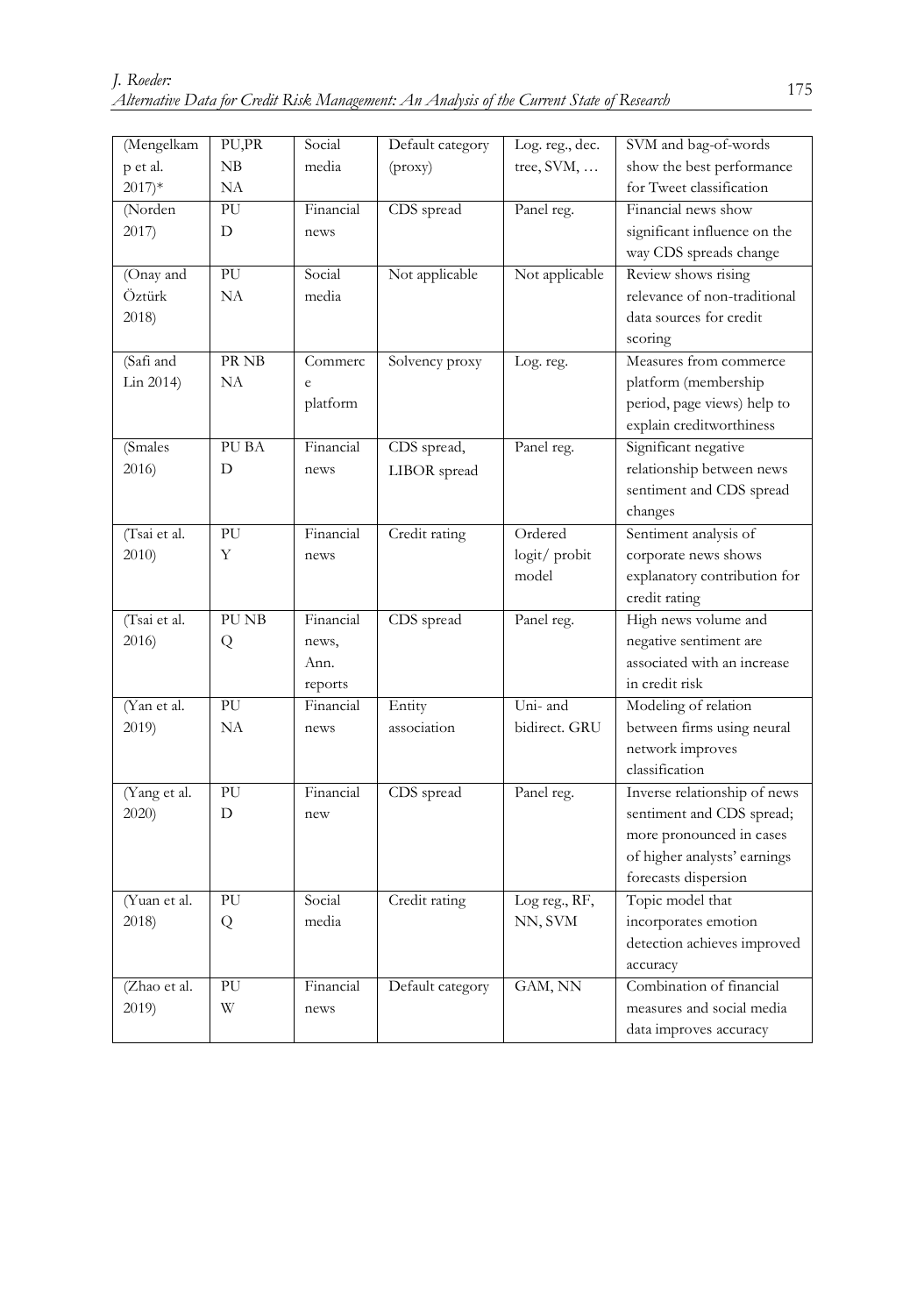| Entities    | PU (public), PR (private), BA (bank), NB (non-bank)                                                                                                      |
|-------------|----------------------------------------------------------------------------------------------------------------------------------------------------------|
| Granularity | E (Events), D (Daily); W (Weekly), M (Monthly), Q (Quarterly), Y                                                                                         |
|             | (Yearly), NA (not available)                                                                                                                             |
| Stat. model | Logistic regression (log. reg.), panel regression (panel reg.), support vector<br>machine (SVM), neural network (NN), random forest (RF), naïve Bayesian |
|             | network (NBN), gated recurrent unit (GRU), generalized additive model<br>(GAM)                                                                           |

## **Table 4: Definition of abbreviations**

# **4.2 Research Agenda**

The following **research agenda for future research** on **using alternative data for CrRM** is derived from the analysis. Research gap (*RG*) *1. research on non-public companies*. There is still a lack of research that focuses on small and medium-sized non-public companies since there is less information (e.g., market-based metrics) available. *RG 2. need for research using irregularly occurring/frequent data sources*. There is still untapped potential to analyze signals from alternative data with varying frequency to support decision-making in CrRM. *RG 3. research beyond quarterly frequency.* For the used methods and findings, more research on how alternative data can support CrRM is needed, ranging from the monthly to intraday level. *RG 4. convergence between econometrics and machine learning-based studies regarding methods and evaluation.* There is a distinct divergence between the fields, which calls for more interdisciplinary research to allow rigorous evaluations and more comparable results. *RG 5. Research on design knowledge.* Due to the rather implicit use of DSR in many cases, further research is needed to create expand knowledge related to the design of risk management systems utilizing alternative data (principles and theories).

# **5 Discussion and Conclusion**

In terms of *practical implications*, the studies suggest that alternative data can contain decision-relevant signals. The question arises how the CrRM process and skill profiles (data integration/analysis) for risk managers may evolve. Will the in-house capabilities for CRA need to increase, or will such insights be procured from external entities? This paper *contributes* to *research* by 1) identifying and classifying research addressing the intersection of CrRM and alternative data and 2) deriving a research agenda that encompasses the most prominent research gaps. Like any research, this study has potential *limitations*. Literature reviews are affected by publication bias.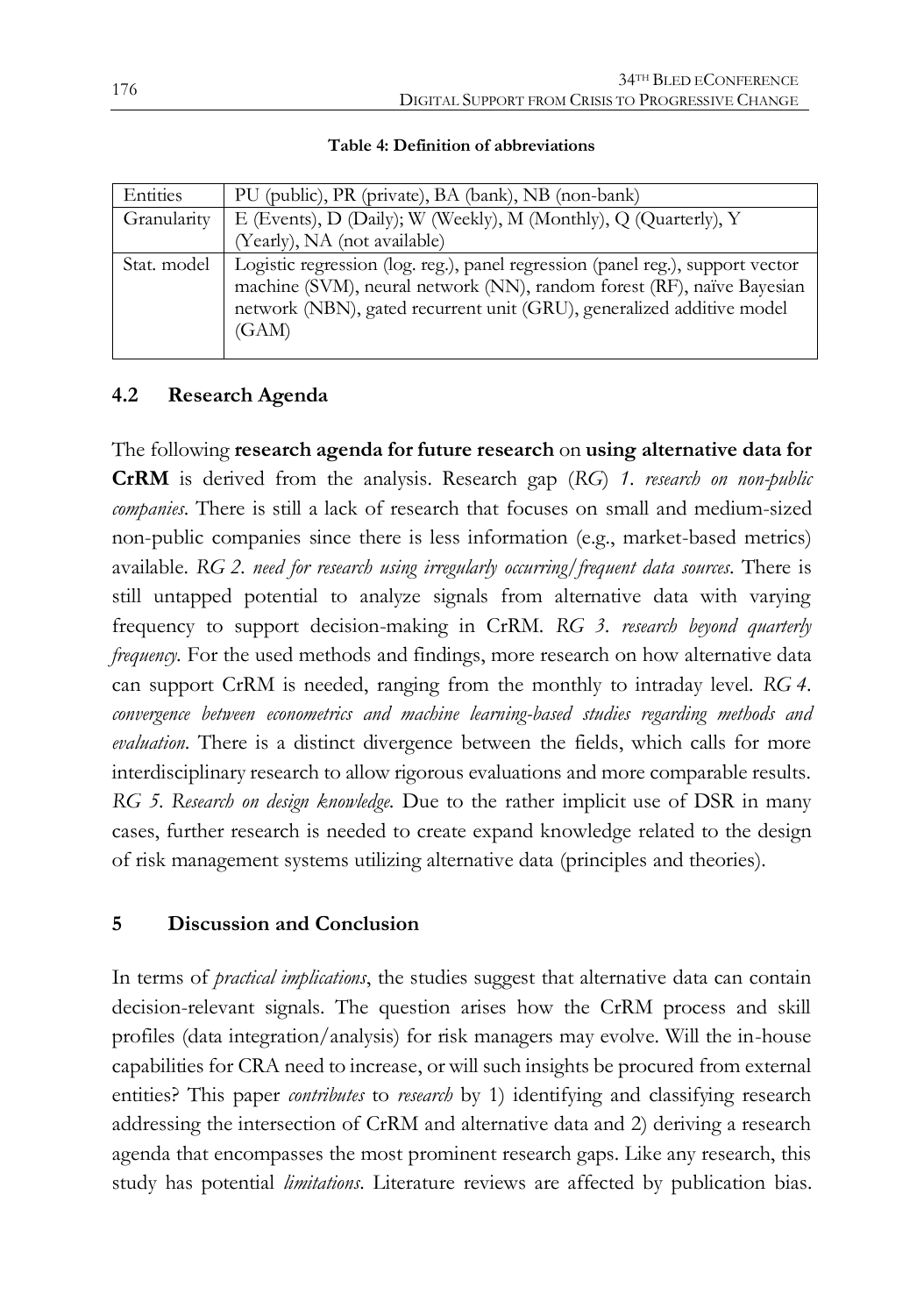Additionally, the search could fail to identify relevant literature because related terms were not considered. Also, the alternative data that studies use was mostly in English. Moreover, only published research could be considered, not proprietary models used by banks. To answer RQ1, the literature review classified 29 papers in which alternative data provides a basis for enhanced CrRM. The proposed research agenda consists of the most prominent research gaps, thereby addressing RQ2. Overall, the evidence suggests that alternative data can improve CrRM in terms of a better understanding of the risk situation and the predictive performance.

#### **References**

- Aktug, R. E., Nayar, N., and Salas, J. M. 2015. "Are Credit Rating Agency Analysts Valuable?," The Journal of Risk Finance (16:4), pp. 378-394.
- alternativedata.org. 2020. Retrieved 02/25/2021, from www.alternativedata.org.
- Altman, E. I. 1968. "Financial Ratios, Discriminant Analysis and the Prediction of Corporate Bankruptcy," The Journal of Finance (23:4), pp. 589-609.
- Altman, E. I., Sabato, G., and Wilson, N. 2010. "The Value of Non-Financial Information in Small and Medium-Sized Enterprise Risk Management," Journal of Credit Risk (6:2), pp. 1-33.
- Altman, E. I., and Saunders, A. 1997. "Credit Risk Measurement: Developments over the Last 20 Years," Journal of Banking & Finance (21:11-12), pp. 1721-1742.
- Bao, Y., and Datta, A. 2012. "Summarization of Corporate Risk Factor Disclosure through Topic Modeling," Proceedings of the 33rd International Conference on Information Systems, Orlando, FL.
- Bao, Y., and Datta, A. 2014. "Simultaneously Discovering and Quantifying Risk Types from Textual Risk Disclosures," Management Science (60:6), pp. 1371-1391.
- Caouette, J. B., Altman, E. I., Narayanan, P., and Nimmo, R. 2008. Managing Credit Risk: The Next Great Financial Challenge. Hoboken, New Jersey: John Wiley & Sons, Inc.
- Cecchini, M., Aytug, H., Koehler, G. J., and Pathak, P. 2010. "Making Words Work: Using Financial Text as a Predictor of Financial Events," Decision Support Systems (50:1), pp. 164-175.
- Chen, N., Ribeiro, B., and Chen, A. 2016. "Financial Credit Risk Assessment: A Recent Review," Artificial Intelligence Review (45:1), pp. 1-23.
- Choi, J., Suh, Y., and Jung, N. 2020. "Predicting Corporate Credit Rating Based on Qualitative Information of Md&a Transformed Using Document Vectorization Techniques," Data Technologies and Applications (54:2), pp. 151-168.
- Das, S. R., Hanouna, P., and Sarin, A. 2009. "Accounting-Based Versus Market-Based Cross-Sectional Models of Cds Spreads," Journal of Banking & Finance (33:4), pp. 719-730.
- Fernandes, G. B., and Artes, R. 2016. "Spatial Dependence in Credit Risk and Its Improvement in Credit Scoring," European Journal of Operational Research (249:2), pp. 517-524.
- González-Fernández, M., and González-Velasco, C. 2019. "An Alternative Approach to Predicting Bank Credit Risk in Europe with Google Data," Finance Research Letters (35).
- Gül, S., Kabak, Ö., and Topcu, I. 2018. "A Multiple Criteria Credit Rating Approach Utilizing Social Media Data," Data & Knowledge Engineering (116), pp. 80-99.
- Hajek, P., Olej, V., and Prochazka, O. 2017. "Predicting Corporate Credit Ratings Using Content Analysis of Annual Reports – a Naïve Bayesian Network Approach," FinanceCom 2016, Frankfurt, Germany: Springer International Publishing, pp. 47-61.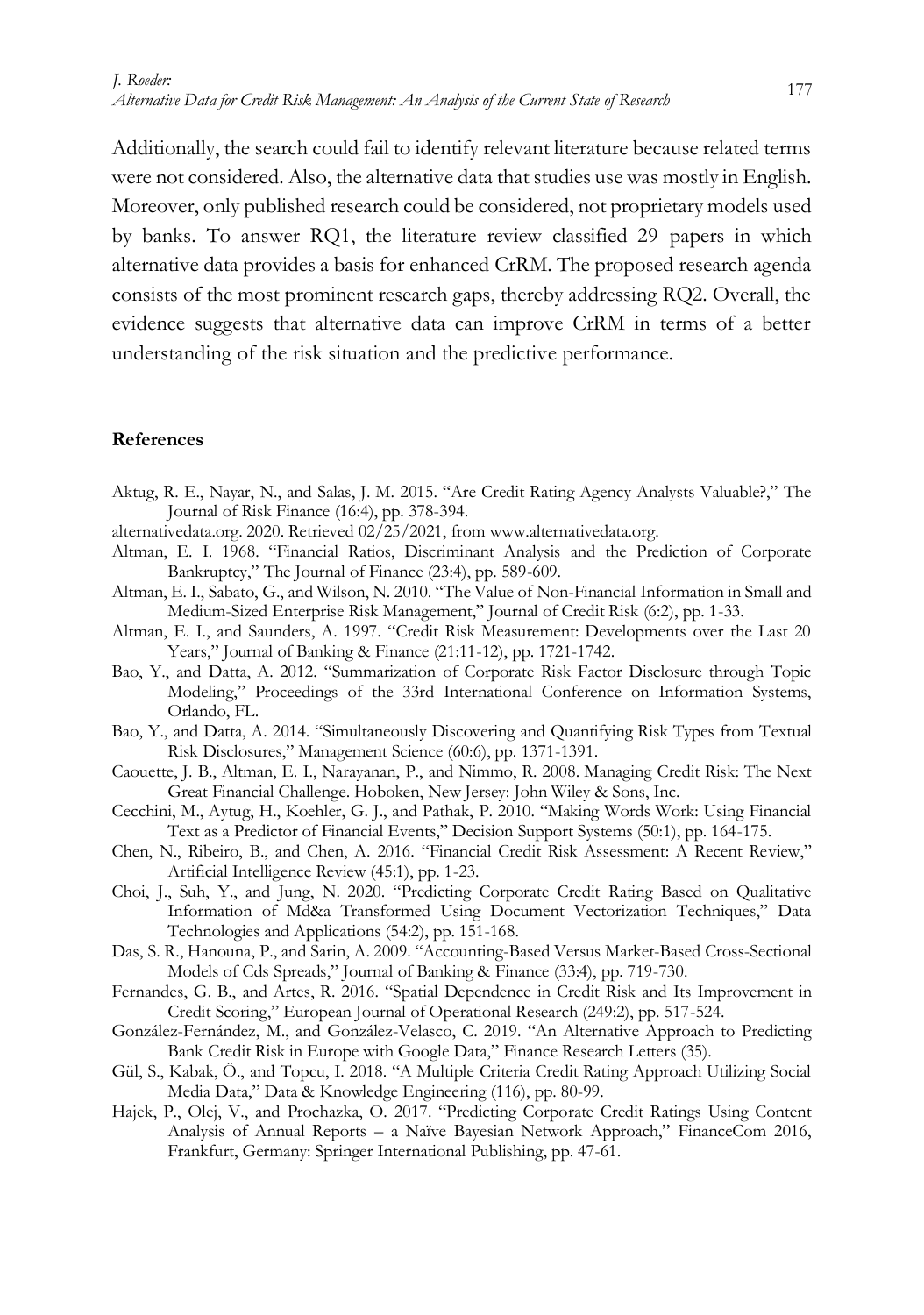- Hristova, D., Probst, J., and Eckrich, E. 2017. "Ratingbot: A Text Mining Based Rating Approach," Proceedings of the 38th Int. Conference on Information Systems, Seoul, South Korea, pp. 1- 19.
- Hu, N., Liu, L., and Zhu, L. 2018. "Credit Default Swap Spreads and Annual Report Readability," Review of Quantitative Finance and Accounting (50:2), pp. 591-621.
- Janner, S., and Schmidt, D. 2015. "Are Economically Significant Bond Returns Explained by Corporate News? An Examination of the German Corporate Bond Market," Financial Markets and Portfolio Management (29:3), pp. 271-298.
- Koulafetis, P. 2017. Modern Credit Risk Management: Theory and Practice. London: Palgrave Macmillan.
- Lam, J. 2014. Enterprise Risk Management: From Incentives to Controls. Hoboken, New Jersey: John Wiley & Sons, Inc.
- Liebmann, M., Orlov, A. G., and Neumann, D. 2016. "The Tone of Financial News and the Perceptions of Stock and Cds Traders," Int. Review of Financial Analysis (46), pp. 159-175.
- Loughran, T., and McDonald, B. 2016. "Textual Analysis in Accounting and Finance: A Survey," Journal of Accounting Research (54:4), pp. 1187-1230.
- Lu, H.-M., Tsai, F.-T., Chen, H., Hung, M.-W., and Li, S.-H. 2012. "Credit Rating Change Modeling Using News and Financial Ratios," ACM Trans. on Management Inf. Systems (3:3), pp. 1-30.
- Lu, Y.-C., Wei, Y.-C., and Chang, T.-Y. 2015. "The Effects and Applicability of Financial Media Reports on Corporate Default Ratings," Int. Review of Economics & Finance (36), pp. 69-87.
- McNeil, A. J., Frey, R., and Embrechts, P. 2015. Quantitative Risk Management: Concepts, Techniques and Tools - Revised Edition, (2 ed.). Princeton, New Jersey: Princeton University Press.
- Mengelkamp, A., Hobert, S., and Schumann, M. 2015. "Corporate Credit Risk Analysis Utilizing Textual User Generated Content - a Twitter Based Feasibility Study," Proceedings of the 19th Pacific Asia Conference on Information Systems, Singapore.
- Mengelkamp, A., Rojahn, M., and Schumann, M. 2017. "Evaluating Machine Learning Algorithms for Sentiment Classification of Tweets in Credit Assessment," ECSM 2017 4th European Conference on Social Media, Vilnius, Lithuania, pp. 209-216.
- Mengelkamp, A., Wolf, S., and Schumann, M. 2016. "Data Driven Creation of Sentiment Dictionaries for Corporate Credit Risk Analysis," Proceedings of the 22nd Americas Conference on Information Systems, San Diego, CA.
- Monk, A., Prins, M., and Rook, D. 2019. "Rethinking Alternative Data in Institutional Investment," The Journal of Financial Data Science (Winter 2019), pp. 14-31.
- Nassirtoussi, A. K., Aghabozorgi, S., Ying Wah, T., and Ngo, D. C. L. 2014. "Text Mining for Market Prediction: A Systematic Review," Expert Systems with Applications (41:16), pp. 7653-7670.
- Norden, L. 2017. "Information in Cds Spreads," Journal of Banking & Finance (75), pp. 118-135.
- Onay, C., and Öztürk, E. 2018. "A Review of Credit Scoring Research in the Age of Big Data," Journal of Financial Regulation and Compliance (26:3), pp. 382-405.
- Roeder, J., Muntermann, J., and Kneib, T. 2020. "Towards a Taxonomy of Data Heterogeneity," Proceedings of the 15th International Conference on Wirtschaftsinformatik, Potsdam, Germany.
- Safi, R., and Lin, Z. 2014. "Using Non-Financial Data to Assess the Creditworthiness of Businesses in Online Trade," Proceedings of the 18th Pacific Asia Conf. on Information Systems, Chengdu, China.
- Schumann, M. 2002. "Bonitätsbeurteilungen Und Kreditprüfungen Im Electronic Business," in Electronic Business: Theoretische Aspekte Und Anwendungen in Der Betrieblichen Praxis, R. Gabriel and U. Hoppe (eds.). Heidelberg: Physica-Verlag HD, pp. 413-427.
- Smales, L. A. 2016. "News Sentiment and Bank Credit Risk," Journal of Empirical Fin. (38), pp. 37-61.
- Tsai, F.-T., Lu, H.-M., and Hung, M.-W. 2010. "The Effects of News Sentiment and Coverage on Credit Rating Analysis," Proceedings of the 14th Pacific Asia Conf. on Inf. Systems, Taipei, Taiwan.
- Tsai, F.-T., Lu, H.-M., and Hung, M.-W. 2016. "The Impact of News Articles and Corporate Disclosure on Credit Risk Valuation," Journal of Banking & Finance (68), pp. 100-116.